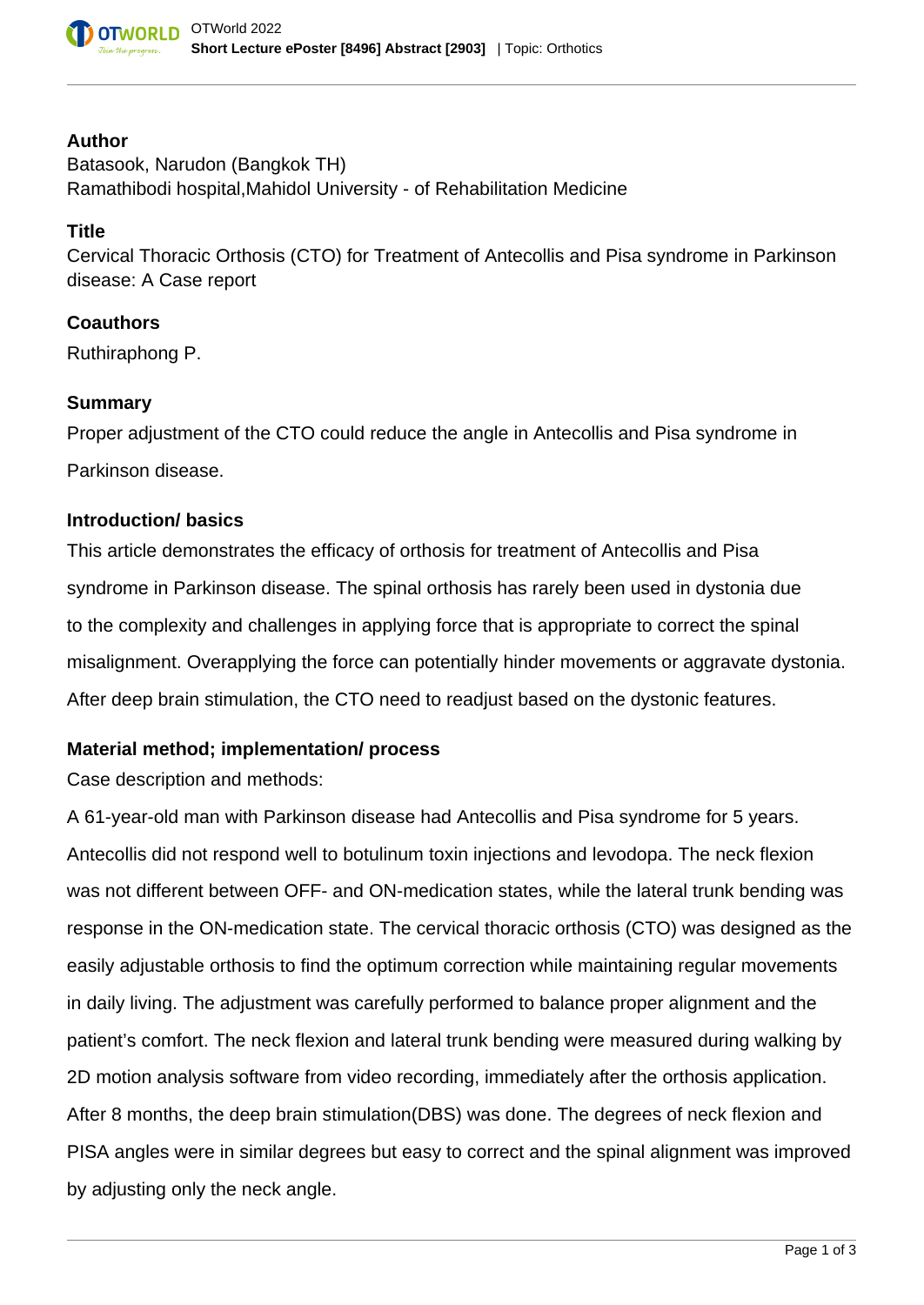# **Results**

With the CTO application, the immediate neck flexion was decreased from 72 to 30 and 90 to 35 degrees after 5 months. The Pisa angle was reduced from 30 to 14 degrees with similar degrees between immediate and before the DBS process.

After DBS, the CTO was made by low thermoplastic materials and control only the neck flexion degree from 72 degrees to 15 degrees.

After correction the cervical alignment, the PISA was improve to near neutral position. However, the correction at lateral bending angle could not improve the neck flexion angle.

# **Discussion/ conclusion; conclusion for the practice**

Adjustable CTO with the careful assessment could reduce the angle in Antecollis and Pisa syndrome in Parkinson disease.

# **References**

1. Doherty KM, van de Warrenburg BP, Peralta MC, et al. Postural deformities in Parkinsons disease. The Lancet Neurology. Jun 2011;10(6):538-49. doi:10.1016/s1474-4422(11)70067-9 2. Etoom M, Alwardat M, Aburub AS, et al. Therapeutic interventions for Pisa syndrome in idiopathic Parkinsons disease. A Scoping Systematic Review. Clinical Neurology and Neurosurgery. 2020/11/01/ 2020;198:106242. doi:https://doi.org/10.1016/ j.clineuro.2020.106242

3. Ruttiman R, Eltorai AEM, Daniels AH. Etiology and Management of Spinal Deformity in Patients With Parkinsons Disease. Int J Spine Surg. 2018;12(1):15-21. doi:10.14444/5003 4. Revuelta GJ. Anterocollis and Camptocormia in Parkinsonism: A Current Assessment. Current Neurology and Neuroscience Reports. 2012/08/01 2012;12(4):386-391. doi:10.1007/

# s11910-012-0280-9

5. Fast A, Thomas MA. The "Baseball Cap Orthosis": A Simple Solution for Dropped Head Syndrome. American Journal of Physical Medicine & Rehabilitation. 2008;87(1)

6. Ye BK, Kim H-S, Kim YW. Correction of camptocormia using a cruciform anterior spinal hyperextension brace and back extensor strengthening exercise in a patient with Parkinson disease. Ann Rehabil Med. 2015;39(1):128-132. doi:10.5535/arm.2015.39.1.128